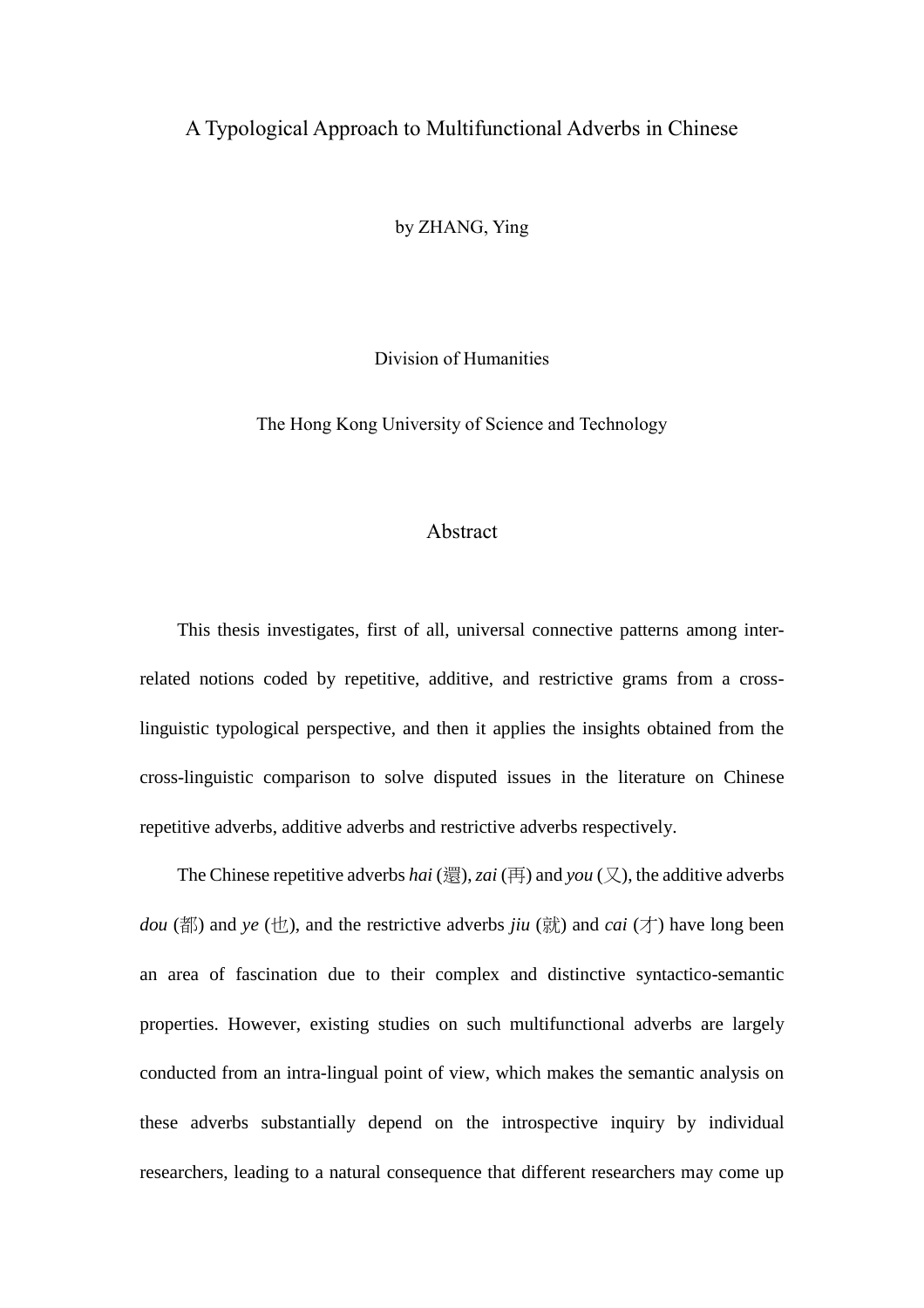with different analyses on the same issue about the same adverb. To diminish this randomness, we need to take recourse to other analytical tools that may help us rid of this undesirable subjectivity. Cross-linguistic comparison is an ideal approach to allow us to transform the traditional introspective contemplation into a purely empirical investigation.

Among all available methods, the Semantic Map Model (SMM) is arguably the most powerful tool to present the outcome of cross-linguistic comparison. On one hand, it can provide a universal connective pattern of the related notions that is applicable to all languages; on the other hand, it can also provide a representation of the semantic network of a particular multifunctional gram in a particular language. Therefore, the SMM is adopted as the primary method to cater for the need of presenting both language-universals and language-particulars.

Based on first-hand data collected from 40 languages and second-hand data from reference grammars of more than 80 languages, we set up conceptual spaces centering on "repetition", "additive focus" and "restriction" respectively. With the instantiations obtained through the constructing process, we discuss some important technical issues pertaining to the construction of conceptual spaces. These issues include how to combine the merits of the meaning-driven approach and the data-driven approach, how to dynamicize a conceptual space into a diachronic map, and how to integrate different conceptual spaces into one coherent chunk.

Enlightened by observations acquired from the conceptual space for repetitive grams, several controversies surrounding the semantics of Chinese repetitive adverbs,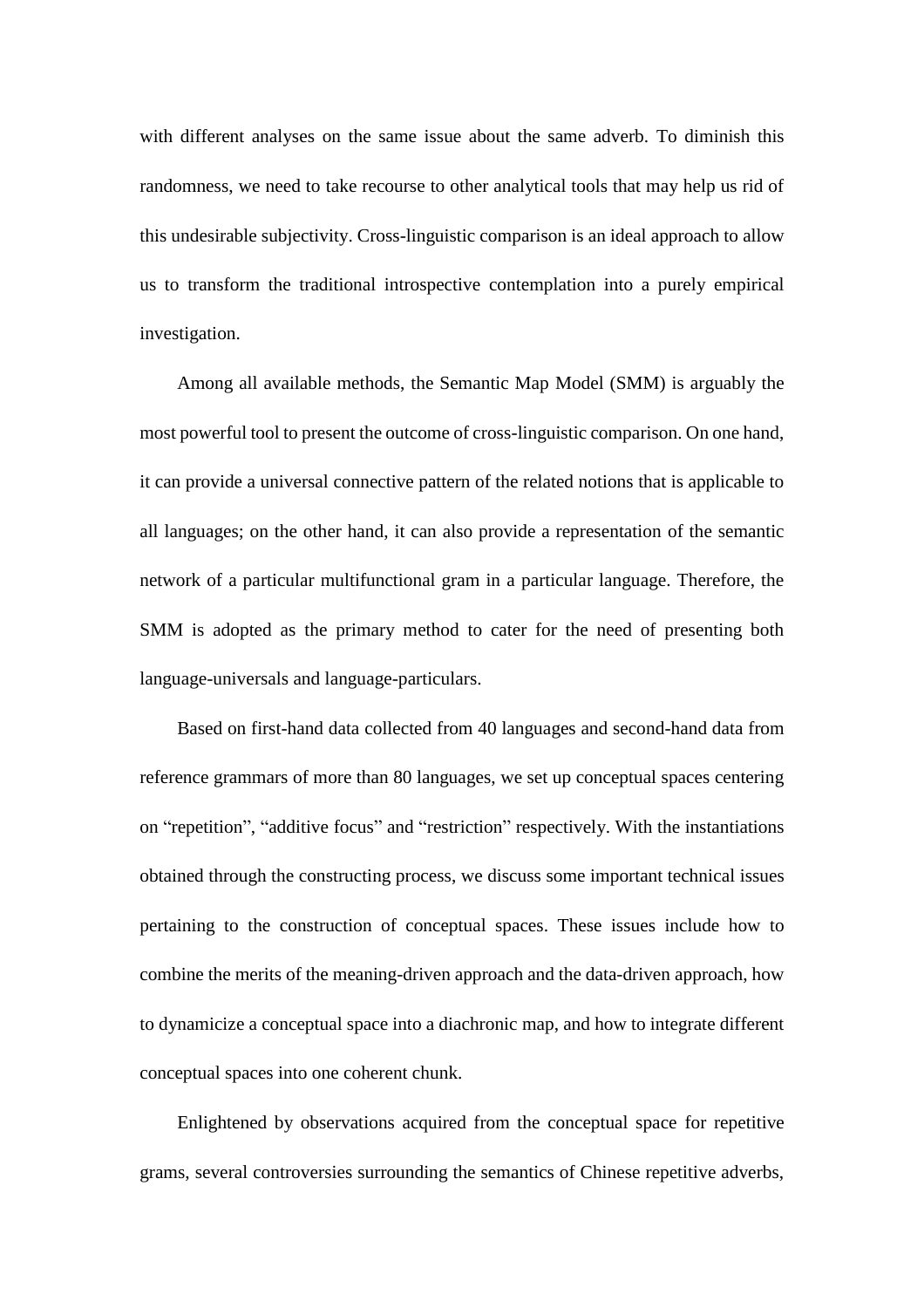particularly *hai* and *zai*, are addressed. The first one is the semantic characterization of *hai*. After reviewing two extreme approaches which take the "abstractionist" and "polysemist" stands respectively, we argue that neither could objectively help determine whether to combine or to separate two related functions of *hai*. The crosslinguistic comparison, however, could maximally avoid this disadvantage as the decision to combine or separate completely depends on how the cross-linguistic data presents the related functions. Another issue is the high degree of polysemy of this adverb. The cross-linguistic approach guides us again in finding the regularities of the "high-degree-polysemous" grams and the "low-degree-polysemous" grams. It is found that *hai* and its counterparts which belong to the "high-degree" group could expand the "repetition" use to "continuation" or "supplement", while other grams that belong to the "low-degree" group could only extend "repetition" to "increment" or "invertedsequence". The last issue concerns the differentiation of the repetitive meanings expressed by *hai* and *zai*. By employing the semantic features used in the construction of the conceptual space, we propose that the feature of "increasing" is more essential for *zai* to deliver the repetition function while that of "similar" is more essential for *hai* to deliver the same function.

The conceptual space for additive grams also provides insight into some disputed points regarding the Chinese additive adverbs *dou* and *ye*. In constructing the conceptual space, we find that the conceptual relations among "additive focus" (ADD), "universal quantification" (UQ) and "scalar trigger" (SCA) are more complex than seen among the other links in this domain. By delving into the relation between ADD and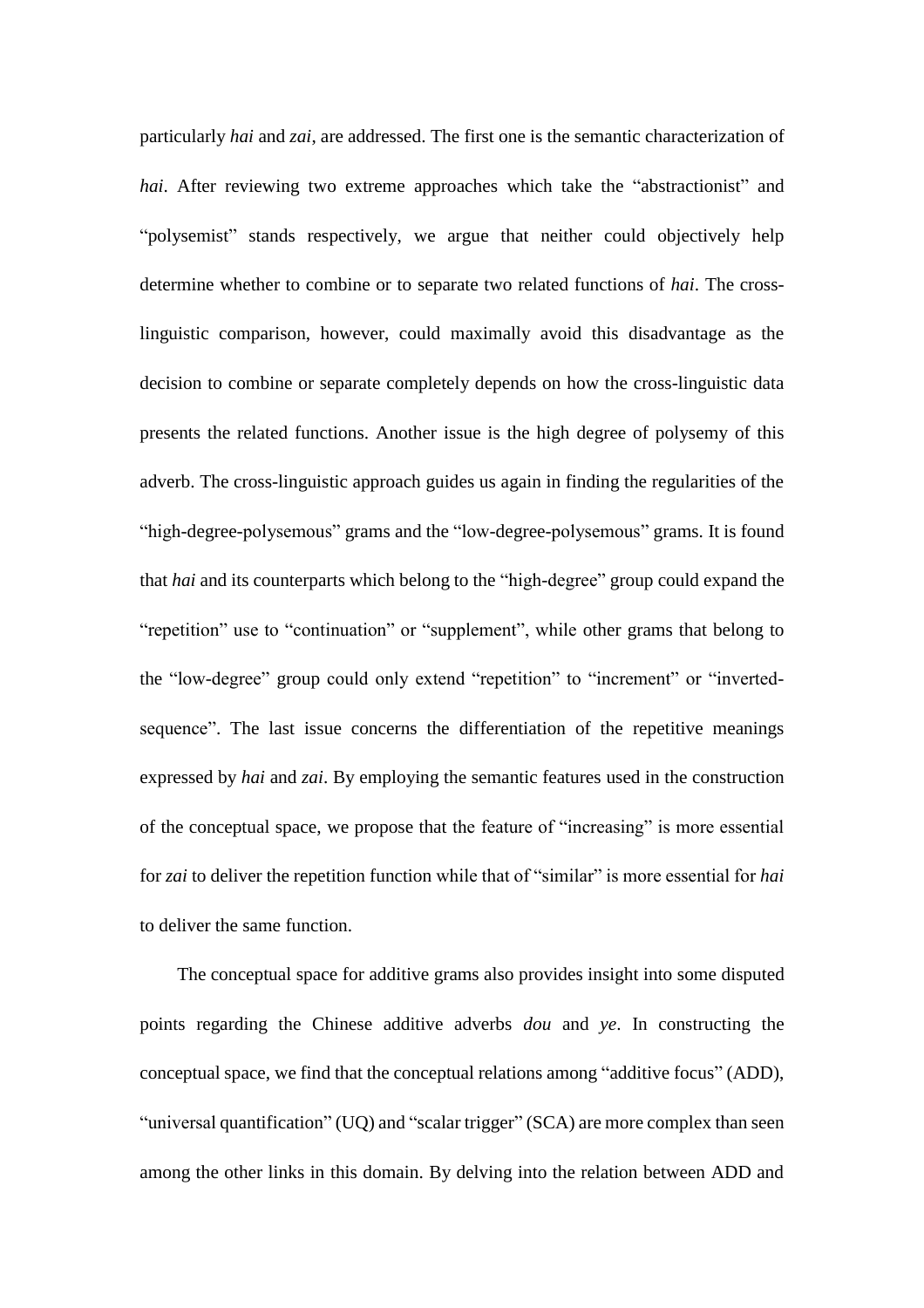UQ, we uncover a prevalent mechanism that can contribute to the reading of UQ: merging the arguments of different propositions into one subject position. This observation greatly supports the sum operator account of the nature of *dou*. By examining the cross-linguistic data involving UQ and SCA, we point out that the behavior of expressing both UQ and SCA by one identical form is an exclusive feature of Mandarin *dou* in our sample. This synchronic observation and the diachronic investigation of *dou* both demonstrate that there are two distinct *dou*s in Chinese. The other pair of closely-linked concepts, namely ADD-SCA, also assists us in pursuing an account for special behaviors of Chinese additive adverbs. By comparing *ye* with its cross-linguistic counterparts, we identify *ye* as a pseudo scalar trigger: it cannot trigger "likelihood" as an authentic scalar trigger does. However, NPI provides the context where *ye* can regain the same irrealis feature of "likelihood". Therefore, compared with *dou*, *ye* shows a sharp contrast with respect to its distributions in affirmative and negative sentences.

In the same vein, we have applied the insight gained from the conceptual space for restrictive grams to solve some long-standing issues involving Chinese adverbs *jiu* and *cai*. Apart from suggesting a more objective categorization of *jiu* and *cai*, the crosslinguistic perspective also assists us in identifying two universal mechanisms for coding the "restriction" function. One of the mechanisms presents a non-scalar and non-timerelated focus, whereas the other mechanism presents a scalar and time-related focus. Chinese *jiu* and *cai* are proved to be one pair of grams among many others across languages that adopt these two mechanisms respectively.